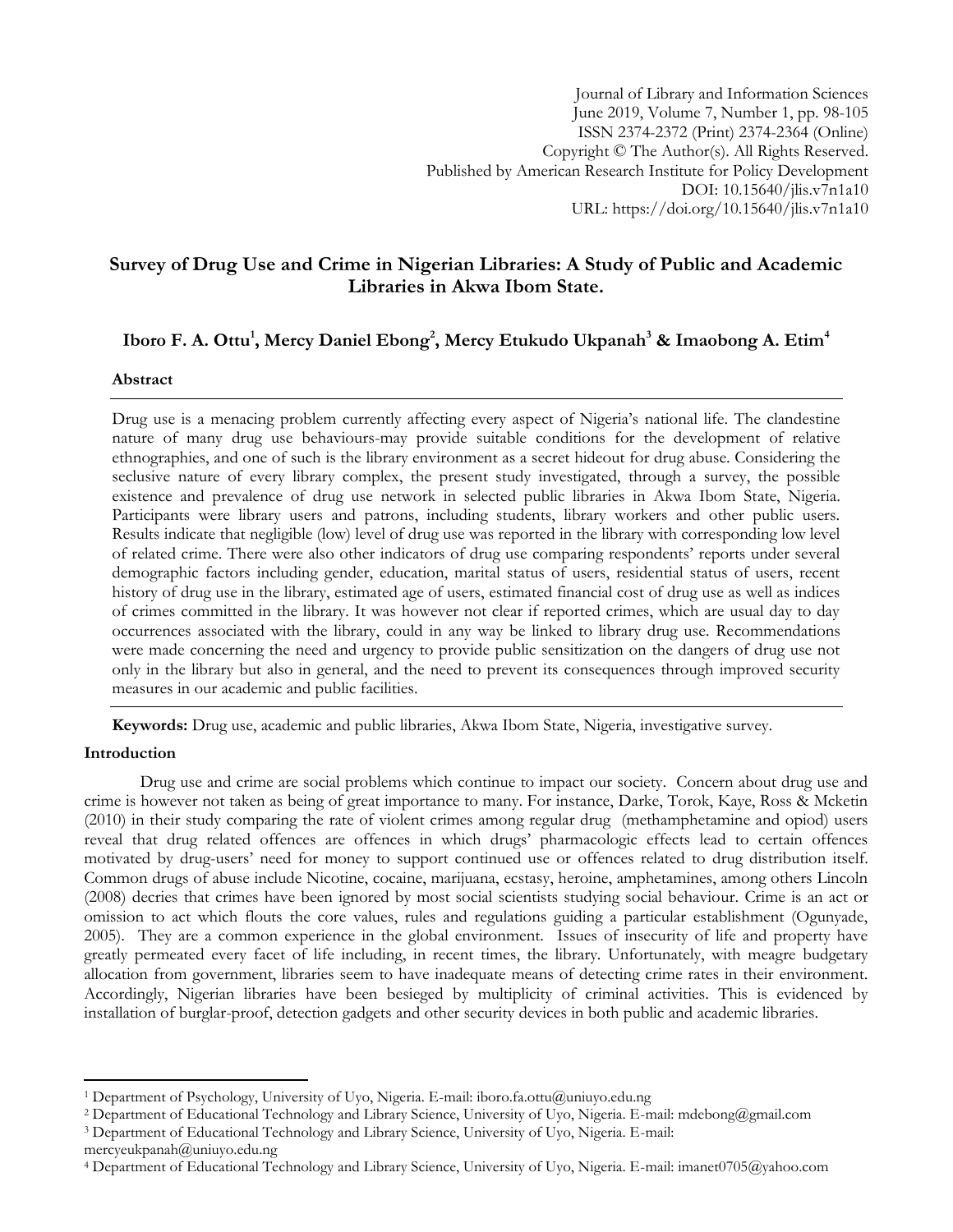Library crimes involve intentional use, misuse or alteration of library materials or resources so as to deprive other users from accessing them. It can also include the violation of library policies and procedures. Contributing in this direction, Okogwu & Nnam (2013) stressed that library crime is an act of using unauthorized method(s) to gain access to library materials and properties. These may range from theft, forging of library tickets, mutilation, pilfering of library materials, fraud, arson, vandalism, aggravated assaults on staff members and drug use. In line with this, Ogbonna (2010), acknowledges that factors which are associated with several crimes include: poverty, lack of values , personality disorder, loss of contact with agents of socialization and drug abuse. Curiously, while drug use serves as a dependent variable in the study, it also remains a cause for other crimes, in other domains including the library. In recent times, there has been an uneasy calm in the public domain regarding the incidence of drugs and other crimes in libraries. This is because drug use appears strange as a form of activity that should ever be linked to the library as a place of distinction. Though drug use has not been reported by studies investigating Nigerian libraries, there are such reports by libraries outside Nigeria. Nevertheless, human behaviour is a complex chain of activities that may be difficult to explain and the use of drugs in the library may fall into this labyrinthine scheme. Why would people use drugs and involve themselves in other crimes within a reading facility? Drugs have generally been seen as a substance other than food that provides unclassified support to users when inhaled, injected, smoked, consumed or absorbed through a patch on the skin or dissolved under the tongue. This has been acknowledged to cause physiological change in the body of users. Although, drug use may alter brain chemistry which interferes with an individual"s decisions, its utility in the context of the library has not yet been explained.

 Libraries are indispensable institutions established to cater for educational, cultural, research and informational needs of its patrons. Valuable educational materials, both print and non-print versions are preserved for public utilization. One aspect of library services that mostly impacts the society is that of user-centered role of the library. This is amplified by Ogbonyomi (2011) who noted that libraries assume a focal point when users of diversified age groups, socio-political, economic backgrounds and cultural interests converge to utilise the resources and services of the library. Because the library is the people"s central intellectual "nervous system", safety and conducive learning and studying environments are provided for patrons of diverse groups of people. However, some patrons tend to see libraries as safe haven from their otherwise hectic and lives where they can stay without disturbances, thus making libraries somewhat vulnerable to crimes and other unhealthy behaviors which may affect not only the users but other associates as well.

Global and regional trends in drug use may very often be estimated from studies that include questions on drug use and surveys that use indirect techniques to determine the number of high-risk drug users. This is comparable to the social, psychosocial, and physiological effects of drugs as well as the settings which drugs are used. Therefore some authors and bodies (Brochu, Cournoyer & Pernaen, 1999; WHO, UNODC, UNAIDS, 2007; UNODC, 2012) identify the prison as one of the high-risk settings for drug use, and not a place like the library. Other studies have associated drug use prevalence to hospitals (Obot and Olanniyi, 1991; Oshodi, Aina & Onajole, 2009). However, a rare setting for the examination of drug use is the library, especially in Nigeria where there are barely no known studies on drug use activities.

Libraries are service institutions that exist to enable users make use of maximum information resources and services for the overall achievement of the broad goals of its parent institutions which are schools and tertiary institutions. They are established to respond to the educational, cultural, research, recreational and information needs of patrons. Libraries are classified into many categories including public, special and academic libraries. The present study is based on drug use in public and academic libraries. The academic library is a library found in any higher institution of learning like universities, polytechnics, colleges of education, colleges of agriculture and other tertiary institutions. For example, Jama"a in Ogbonyomi (2011) stated that academic libraries must assume a focal point where users of diversified age groups, socio-political, economic backgrounds and cultural interests have to converge to utilize all available resources in order to meet their individual needs for the betterment of society at large. As a result of the diverse use of library information resources, academic libraries appear to be quite vulnerable to all forms of crime and security problems from patrons. Crimes regularly committed by some users and staff of academic library which have deprived many others from fully achieving their information needs range from vandalism, mutilation, defacement, theft to arson (Ogbonyomi, 2011). Notably, Jato in Oyesiku, Buraimo and Olusanya, (2012) observed that scandalous behaviours such as theft and mutilation, hiding library materials, refusal to return overdue borrowed materials, drinking and eating in the library, among other crimes have become a common occurrence in the library setting, especially academic libraries. However, no author has particularly linked these crimes to drug use.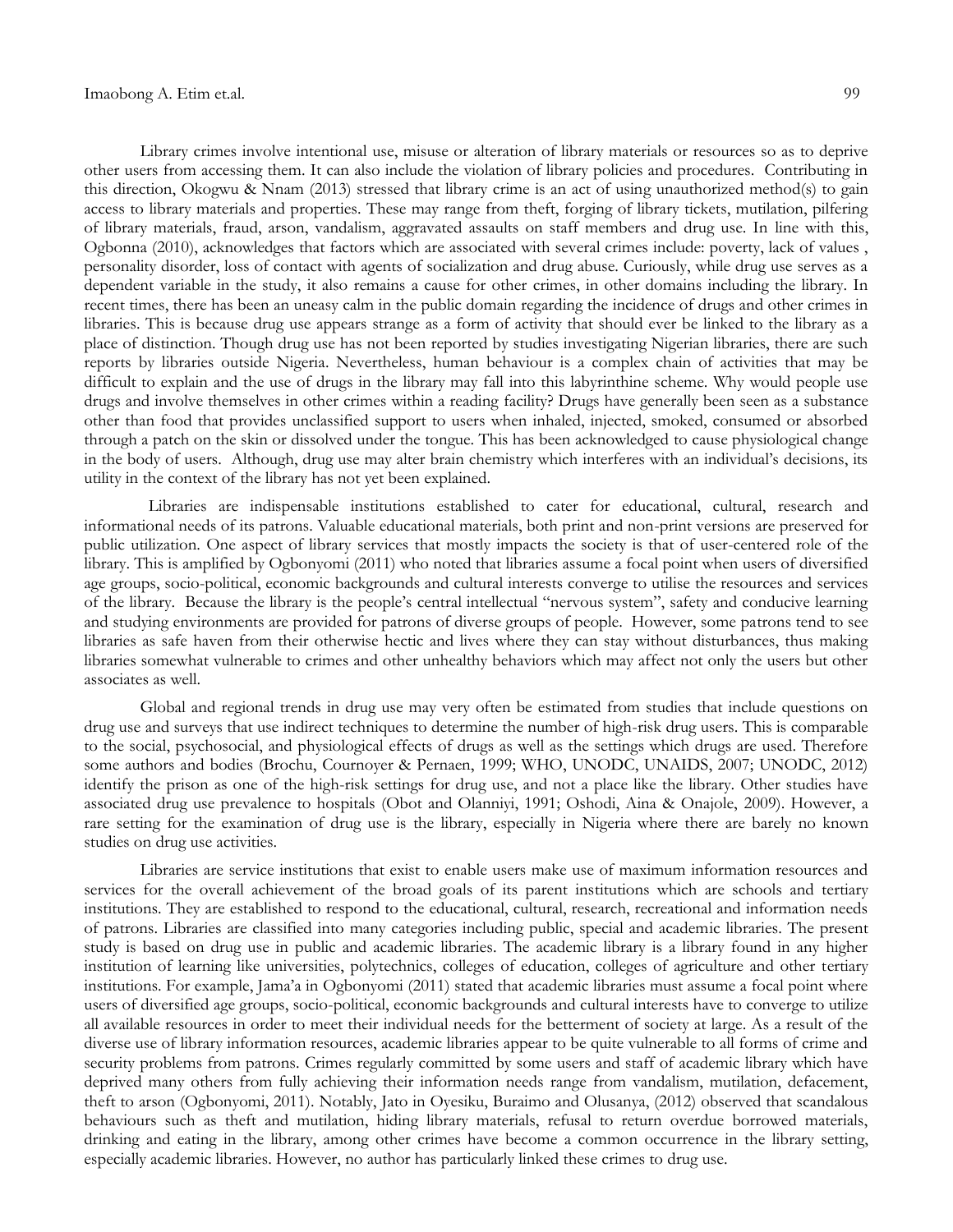Moreover, Lorenzen and Momodu in Oyesiku, Buraimo and Olusanya (2012) and Ajegbomogun (2004) acknowledged that some individual users of academic libraries display disruptive or criminal behavior within the library surroundings and this more often cause security problems. While conducting an interview with student patrons on the causes of crime in academic libraries, Ogbonyomi, (2011) identified poverty, user population and poor security as leading and major causes of crime in academic libraries.

By its very nature, the public library strives to be welcoming to everyone, and offers services for a wide variety of people (Huska, 2008). As with any public space, problems that occur outside in the public sphere are likely to filter inside. Hence, Latuszek, (2000) opines that any gathering area can become a setting for unpredictable behaviour and violent crimes. Crime in the public library as enumerated by Huska (2008) can take several forms. First, there are crimes against the library collection such as book material theft or vandalism of the collection. Secondly, there are crimes against the physical structure of the library. These can include vandalism of building or equipment, graffiti, or arson. Most seriously, there can be crimes against the people inside the library, including threats or violence against both staff and patrons, sexual molestation or willful use of the library facility for consensual dating activities. For instance, Arndt (2002) identifies the last type of crime as things that are typically referred to as "victimless crimes", such as drug use and prostitution, which may happen on library property but occur on a more incidental basis and are not limited to occurring in a library setting. Just as library crimes have assumed varied dimensions, security measures to curb such crimes should also be multifaceted.

The use of drugs generally can have negative impact on all spheres of an individual"s life, such as family friends and community, and this can also place enormous burden on the society of which the library forms a part. The statistical relationship between drug use and crime is convincing at first glance, but it is not possible to draw a conclusion regarding a definite cause-and-effect link between the two phenomena (Casavant & Collin, 2001). However, sources like NCADD (2015) and Rafaiee, Olyaee & Sargolzaiee (2013) have argued that drug use share a close relationship with crime as many criminals have, at times, been under the influence of drugs while committing crimes. Violent offences therefore have also been committed under the influence of alcohol or other drugs. While most drug use could have an impact on the nervous system and may cause certain kinds of reactions and counter reactions, they have often been strongly associated with violent crimes as counter reaction to certain types of drugs. Such drugs include alcohol, (Cousineau & Schneeberger, 2000), PCP (phencyclidine), cocaine, and amphetamines (Wright & Klee, 2001) as well as barbiturates. Research has shown that Marijuana users are four times more likely to act violently or damage property (National Households survey on Drug Abuse & Foundation for a Drug - Free World, 2006-2017).

From observation, many individuals who have taken to drug use usually exhibit one of a number of characteritics that may explain why some of them commit acts of criminality. For instance, Casavant and Collin (2001) enumerated social, psychological as well as socio-economic factors that may explain both drug use and criminal activity to include poverty, lack of social values, personality disorders, association with drug users, delinquents and loss of contact with agents of socialization.

Drug use as a problem in foreign libraries remain very acute, including cases of drug injection and death. Sharing the concerns of David Seleb, Director of Oak Park Public library in Chicago: "On both a personal and a professional level, we were all very shocked and of course worried about how this could happen". It would be interesting to understand how the social dynamics of the library as an important organ of knowledge dissemination could be debased by this distraction and also how the library's "sacred" role may have been hindered by a possible attraction of nuisance behaviour such as drug use and associated crimes, even death!

Drug use, whether permissible or illegitimate is growing at an alarming rate in the society today. This has been reported to have enormous influence on the individual"s behaviour. Drug use varies across social strata and life style. For instance, Holt & Treloar (2008) and Measham (2004) cited in Fischer (2015) see drug use as a source of pleasure. Fischer observed that acute use of drugs may result in intoxication and this is common with drugs like heroine, alcohol, cocaine, inhalants, marijuana, opioids (e.g. morphine and methadone). Drug users usually feel relaxed either in the clandestine or calm atmosphere. There are series of drug-related crimes in libraries in the western societies. As observed by Farrugia (2002) there are many instances of vandalism, killing, sexual assault, murder, verbal abuse among library users in the United States of America. For example, "In Norfolk, Virginia, a 47-year-old man died of drug related causes after a patron found him in a library restroom. In Batesville, Indiana, and New Brunswick, New Jersey, police revived others in library restrooms using a popular overdose antidote".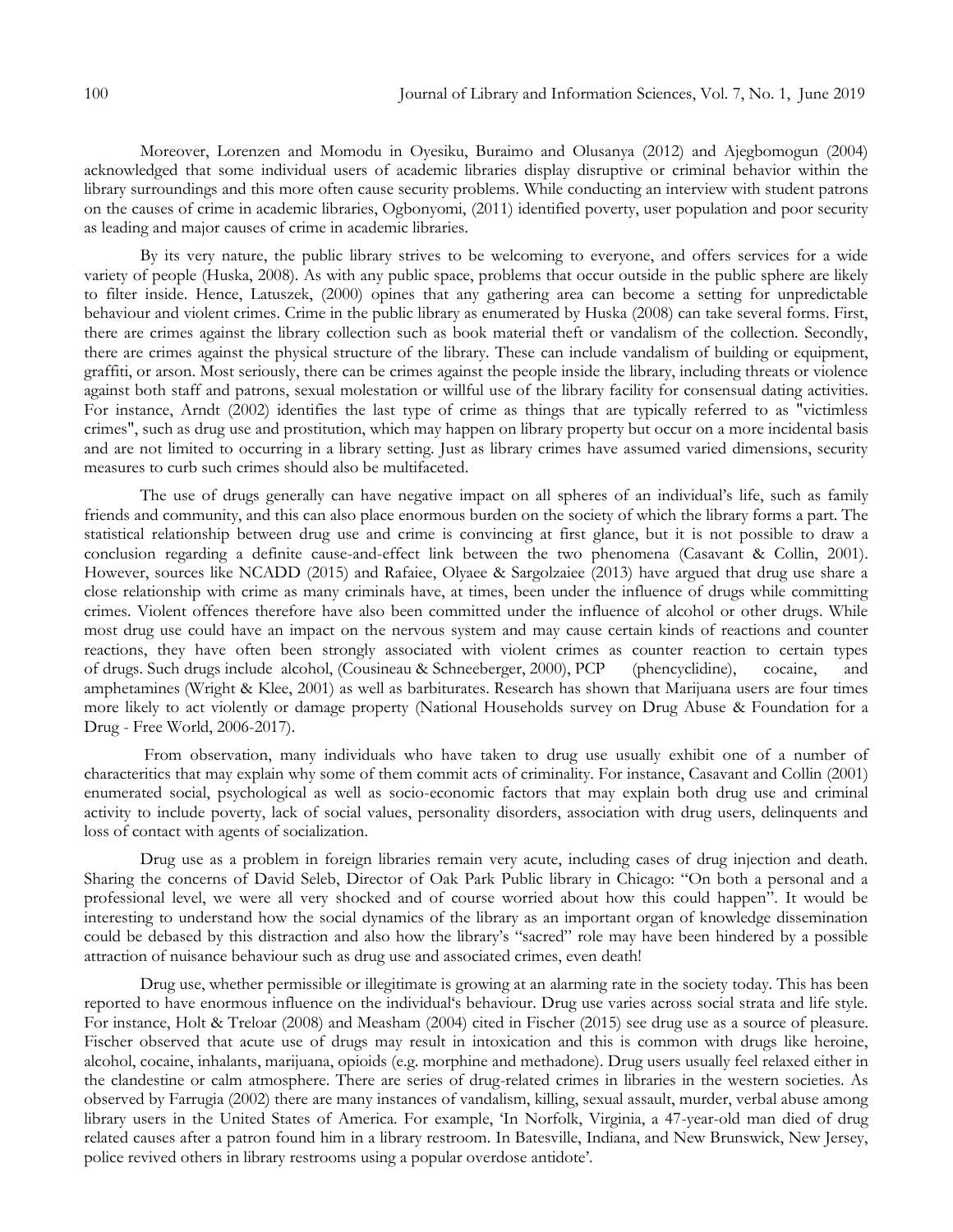Also, a female library clerk in West Virginia was beaten to death by a man who had been sexually harassing several female library workers (and may be clients) over a period of time. Other sources further observed that library crimes and violence have also spread beyond American to British libraries. For instance, in 1992 a library in Leeds was attacked by two masked youths wielding iron bars, who rampaged through the library smashing windows and doors". In addition to these, there are also drug related sites on the internet which are accessed by library users. While libraries are sacred places for reading, studying and research, its doors are open to eligible members of the society especially the public libraries. The level of these crimes recorded in libraries in western libraries raises a question to what the situation may be in Nigerian libraries. The present study was therefore an effort to investigate any evidence of drug use and crimes in Nigerian academic and public libraries as there as there barely no research evidence in Nigerian libraries.

This general purpose of this study was to investigate the prevalence of drug use among public academic and academic library users in Akwa Ibom State, Nigeria. This is coming from the backdrop that certain qualities that make libraries ideal for studying and reading, which include unfettered public access, quiet corners and nooks and minimal interaction with people, have also made them attractive places for people to shoot up heroin, according to reports from librarians in countries such as United States of America. Based on the security/research information regarding drug use and crime in Nigeria the present study was conceived to investigate any evidence in Nigerian libraries.

Specifically, the study will:

- 1. Investigate the existence and extent of drug use in academic and public libraries in Nigeria.
- 2. Explore the types of crimes committed in libraries in relation to drug use.
- 3. Ascertain the relationship between drug use and crimes in academic and public libraries in Nigeria. These will be guided by the following research questions.

## **Hypotheses**

1.There is significant evidence of drug use and crime in Nigerian libraries

2.There **is** a significant relationship between drug use and crimes in Nigerian academic and public libraries.

### **Method**

#### **Design**

The study adopted a survey design. Surveys are commonly used as an efficient way of gathering data in researches that are exploratory in nature.

#### **Participants**

Participants were patrons (users) and staff of public and academic libraries in Akwa Ibom State of Nigeria. Nigeria is a West African Country that occupies an area of 923,768 square kilometers. As of 2015, Nigeria was the world"s 20th largest economy, worth more than \$500billion and \$1trillion in terms of normal GDP and purchasing power partly respectively. Reports by the new media and the general public indicate that drug use among Nigeria"s youths is worsening by the day. Some sources say considering the severity of Nigeria"s drug problem, it is somewhat disturbing that drugs are so easy to get. Participants in this study were drawn from selected libraries which include University of Uyo library; Divisional Library, Uyo; Akwa Ibom State University Library, Ikot Akpaden; Akwa Ibom State Polytechnic Library, Ikot Ekpene; Federal Polytechnic Library, Ukana, Ikot Ekpene; Divisional Library, Eket; Divisional Library, Ikot Ekpene; College of Education Library, Afaha Nsit; and Divisional Library, Abak. Based on the determined population of respondents, the Yamane's (1967) sample size formula  $n = \frac{N}{1+N (e)2}$ ) was used in to calculate the sample size. In order to know the number of respondents to be sampled from each library facility (i.e. users and staff respectively) the proportionate stratified random sampling method was used to draw a determined percentage of respondents from each library facility.

### **Instruments**

A questionnaire package was the main instrument for data collection. This was made up of Section A demographic information, Section B, Drug Use History component of the Drug Users" Questionnaire (United Nations Office of Drugs and Crime) and Section C, (Lincoln and Lincoln (1987) 24-item Library Crime Index).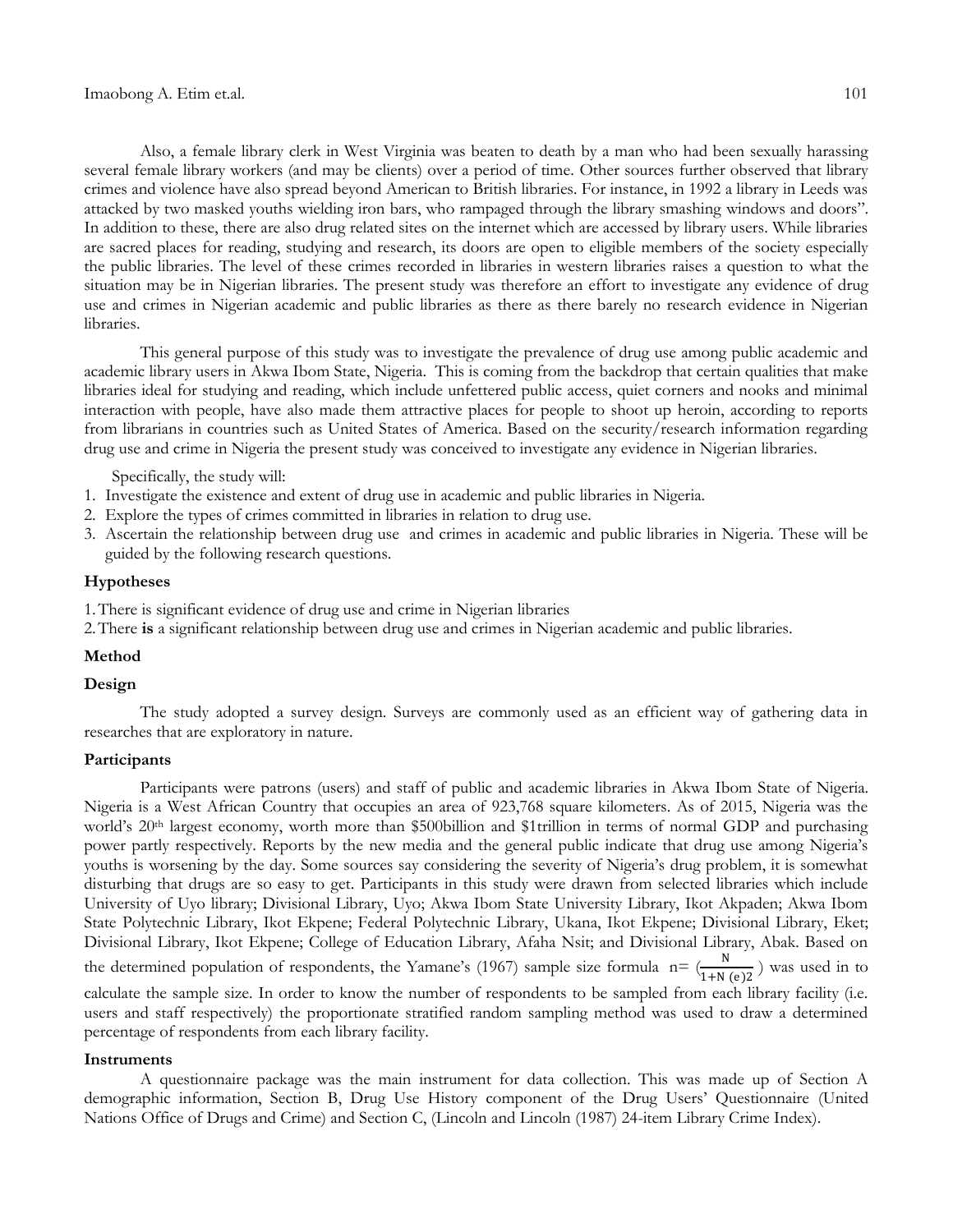# **Procedure**

The process of planning the study began with the collation of all public, private and academic libraries in Akwa Ibom State. The researchers looked critically at the situation (administrative health) of these facilities and brainstormed on the inclusion and exclusion criteria in order to achieve the objectives of the study. The idea to drop private libraries was based on inconsistent operational data available in these facilities. It was therefore decided that the scope of the study would be limited to public and academic libraries only. The researchers then reached out to the administrators of the libraries to collate comprehensive data on patron"s yearly use, i.e the number of registered readers in each facility. This was done to enable researchers scientifically determine the population of study. In the same way, a list of library staff (in the reader's service section) numbers were also collated since the survey involved both readers and library staff. These sub-groups formed the general population of study which was used to determine the sample size as well as the proportion from each facility.

# **Statistics and Data Analysis:**

The logistic regression model was used in analyzing data. Logistic regression is used to describe data and to explain the relationship usually between one dependent binary (dichotomous) variable and one or more nominal, ordinal, interval or ratio independent variables. The assumptions are that the variable should be dichotomous in nature (e.g. presence vs absence), there should be no outliers in the data, no high correlations (multicollearity) among the predictors. Tabachnick and Fidell (2013) suggest that as long as correlation coefficients among independent variables are less than 0.90, the assumption is met.

# **Results**

|                                        | Frequency               | Valid percent     |
|----------------------------------------|-------------------------|-------------------|
| Male<br>Gender:                        | 117                     | 49.8              |
| Female                                 | 118                     | $\overline{50.2}$ |
| SES:<br>High                           | 25                      | 14.3              |
| Medium                                 | 67                      | 38.3              |
| Low                                    | 83                      | 47.4              |
| Residential Status: Live alone         | 109                     | 48.4              |
| live with parents                      | 62                      | 27.6              |
| live with friends                      | $\overline{25}$         | 11.1              |
| Live with relative                     | $\overline{27}$         | 12.0              |
| Education:<br>High school              | $\overline{c}$          | 0.9               |
| Undergraduate                          | $\overline{35}$         | 15.0              |
| <b>BSc</b>                             | 131                     | 56.2              |
| M.Sc                                   | 51                      | 21.9              |
| School attended: Boys school           | 16                      | 6.9               |
| Girls school                           | 27                      | 11.7              |
| Mixed school                           | 42                      | 18.3              |
| Marital Status: Married 1 (Monogamous) | 161                     | $\overline{70.0}$ |
| Married more than 1                    | 68                      | 30.2              |
| Divorced                               | 6                       | 2.7               |
| Widowed                                | $\mathbf{1}$            | 0.4               |
| Separated                              | $\overline{\mathbf{3}}$ | 1.3               |
| Never married                          | 142                     | 0.4               |
| Single                                 | $\overline{4}$          | 1.8               |
| Role in library: Staff                 | 58                      | 24.9              |
| Patron                                 | 45                      | 19.3              |
| Student                                | 126                     | 54.1              |
| Corper                                 | $\overline{4}$          | 1.7               |

**Table 1: Summary of Demographic Features of Participants**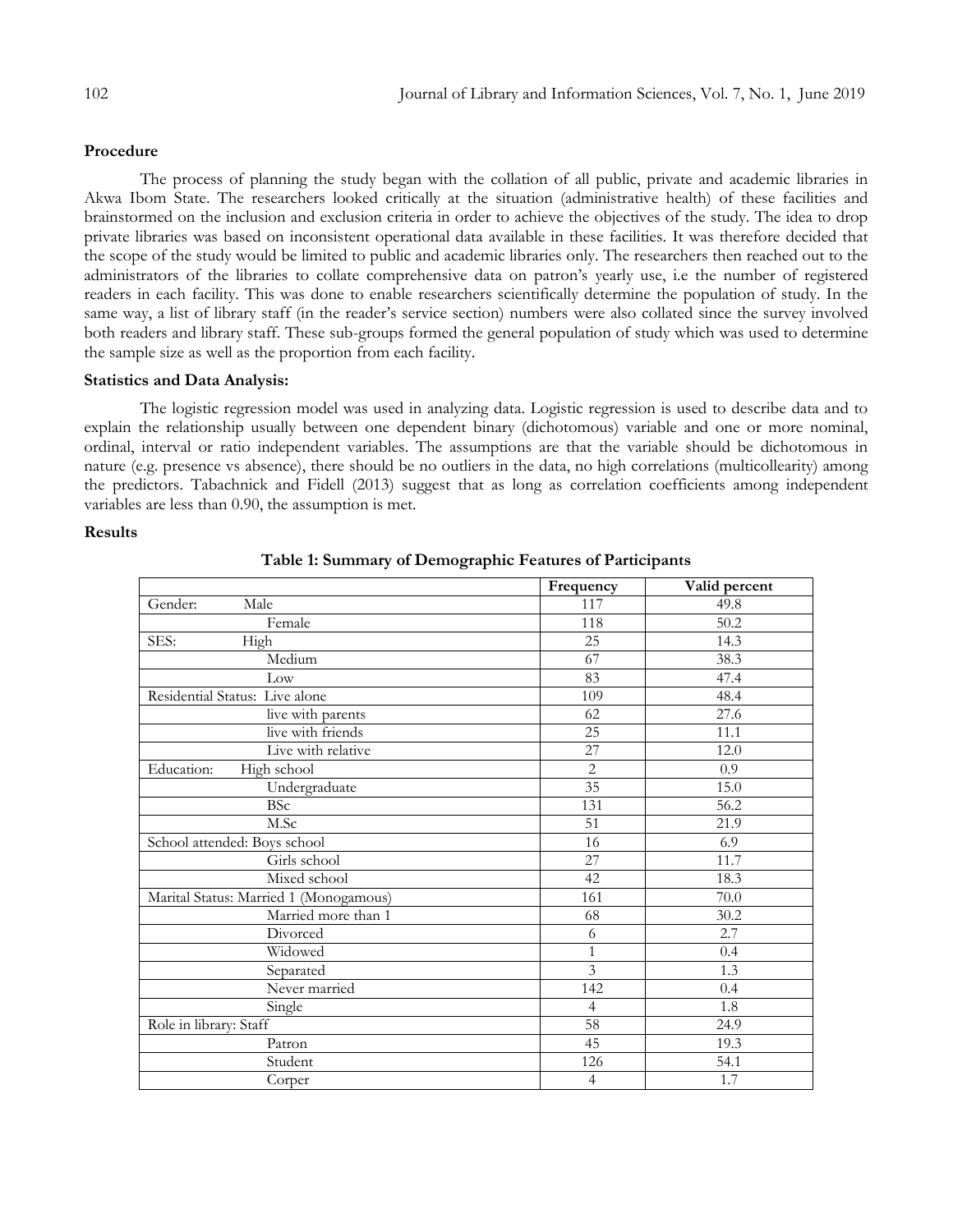| Variables   |      | Exp(β)                                                 | df | Cox<br>&<br>Snell $\mathbb{R}^2$ | $-2$ Lov<br>Likelihood | Nage/Kerte<br>$\mathbf{R}^2$ | World | Sig    |
|-------------|------|--------------------------------------------------------|----|----------------------------------|------------------------|------------------------------|-------|--------|
| Painkillers | 1.33 | 3.80                                                   |    | .064                             | 311.22                 | .085                         | 13.97 | < 0.05 |
| Alcohol     | 0.79 | $\Omega$ $\Omega$ 1<br>$\overline{a}$ . $\overline{a}$ |    | .085                             | 395.65                 | .114                         | 5.49  | < 0.05 |

**Table 2: Logistic Regression Table showing influence of drug types on crime in the library**

We conducted a logistic regression to investigate whether study participants will report crime committed in the library based on the 15 types of drugs which participants were assessed on. The "Forward" logistic regression model found only painkillers and alcohol out of the 15 types of drugs to be of relevant explanatory power. The logistic equation indicated that an additional score/point on painkillers tends to multiply the odds of readers committing a crime in the library by 3.80; while an additional score point on alcohol multiplies the odds of committing a crime in the library by 2.21. In other words, the use of painkillers in the library was higher compared to use of alcohol.

From the Cox and Snell's R<sup>2</sup>, it can be deduced that 6.4% probability of library readers may be committing a crime as a result of painkillers use being explained by the logistic model and 8.5% probability of library readers may be committing a crime as a result of alcohol use being explained by the logistic model. The Nagelkerke  $R^2$  for painkillers is 0.064 and a similar value for alcohol is 0.114 – which indicates that the model is good and fit.

Further, logistic regression classification predicted that 113 respondents reported that crime was committed, while 123 respondents reported that crime was not committed in the library using the cut value of -500. However, the logistic model forecasted that for painkillers, out of the 113 library patrons originally believed to have committed crime, only 35 actually committed crime, while of the 123 originally predicted not to have com mitted crime, 13 still committed crime in the library.

Notwithstanding these statistical indices, the percentage of crime committed in the library was higher with participants who used alcohol – as it was found that among the originally predicted pool of 113 believed to have committed crime, 55 actually did, while 25 out of 123 believed not to have committed crime, were found to have committed crime.

In summary, the logistic classification result skewed toward alcohol use and the tendency of committing crime from alcohol use manifested as being higher than the trend with painkillers use; irrespective of the earlier indication that the use of painkillers was higher in the library.

#### **Discussion**

From the results, there is evidence of low drug use in the library, and resultant low level of crime. Findings from this study point to negligible and unsubstantial evidence of drug activities in the library. However, since patrons" drug behaviour may somewhat be discrete due to the contrived nature of the library as a study centre, it becomes difficult to actually quantify the volume of drug activities that may take place there. Moreover, since drug use behaviour has been defined by WHO (2012) as an index of age, the present result tends to indicate this age-related evidence. This is seen in the fact that most of the respondents aged between 15 and 55 years, who also reported to live alone, had a background of mixed schools attendance, and never married were involved in various dimensions of drug use. This trend may imply that the respondents, being undergraduates, tend to have voluntarily chosen that style of life as a way of, exercising sufficient freedom, which, to them, may include the liberty to use drugs without hindrance.

Also, the findings indicate that cough syrup, pain killers and alcohol were the top 3 drugs mostly used in the library in that order. This may also be an outcome of the ease of conveyance of these substances as alcohol was reported to be used by patrons (mostly students) in sachets while in the library. Cough syrup and pain killers may have been brought into the library due to ease of conveyance without detection. Generally it (cough syrup) has been reported as the most frequently used drug in the library (once a week) by people aged between 16 and 45 years, followed by pain killers which was reported to be used once a month. Also, alcohol was reported to be used about once in a week by people aged between 17 and 50 years while pain killers were found with people aged between 14 and 40 years. These drugs, reported to be the most frequently used, could be as a result of their status as illicit but permissible drugs that are allowed by law and may not be frowned at by the generality of the populace in terms of accessibility.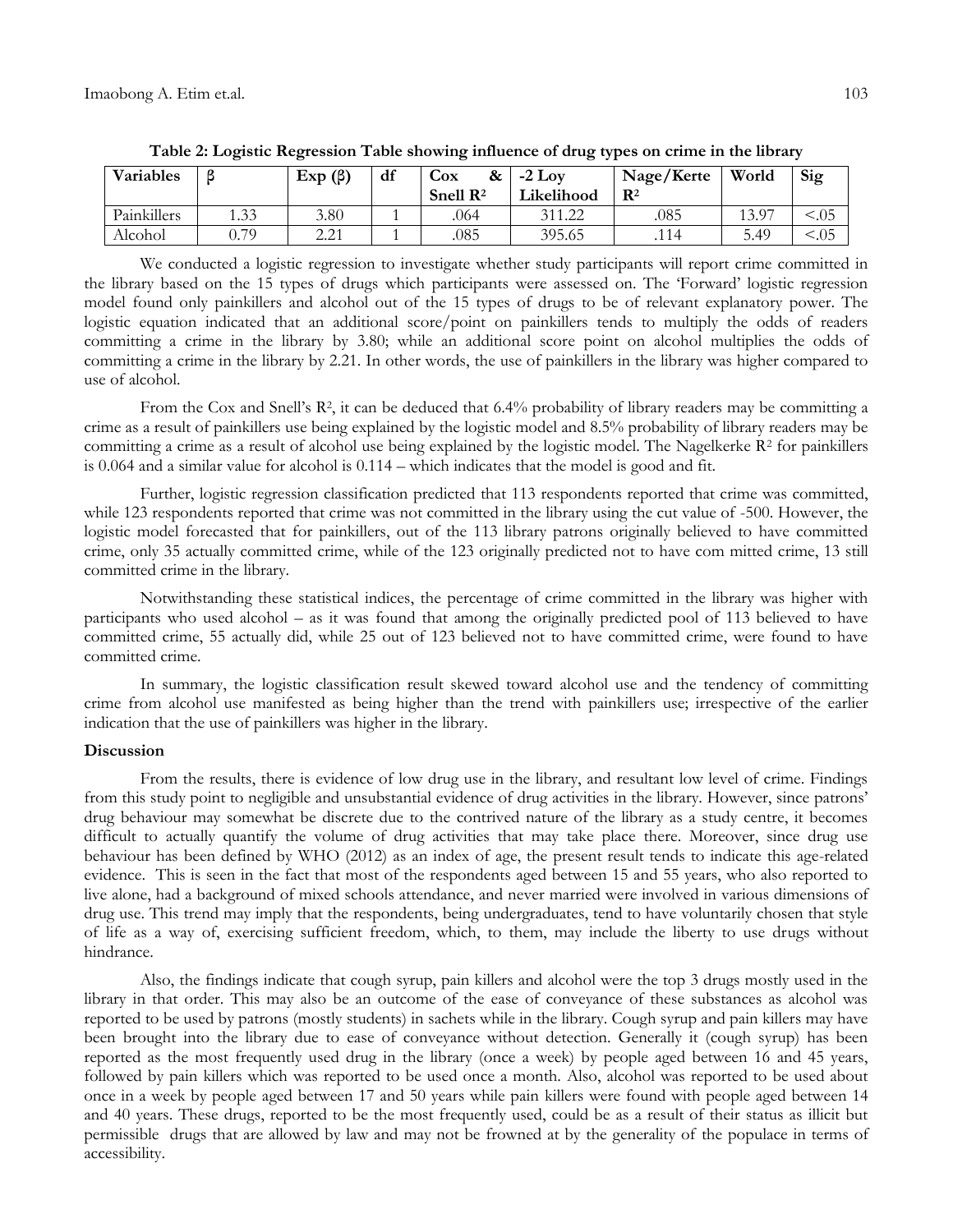It was also observed that the amount of money reportedly spent on the top 3 drugs: cough syrup, pain killers and alcohol were proportionally in decreasing order of N4,000, N3,000 and N2,500. This may also be associated with to their ease of conveyance as more people may find it convenient to bring these substances into the library more than any other substance(s) they may have considered. In relation to crime, alcohol may be the single most efficacious substance that can elicit criminal tendencies among patrons. This is because it is a common and permissible drug that people do not try to conceal away from law enforcement authorities.

However, there are other crimes that may not necessarily be committed due to drug influence.

Top among these crimes are book damage, book theft, audio-visual theft, vandalism, obscene calls, indecent exposure sexual violations and assault to patrons and staff. These may affect effective service delivery and utilization of the library.

The partial affirmation of the hypothesis of the study that there is a significant relationship between drug use and crimes in Nigerian academic and public libraries implies that there may be inadequate security network in our libraries to detect unwanted substances/items taken into the reading halls. It is therefore important for societal agencies, beginning from families to exercise some measures of control on members within their purview to help check the menace of drug peddling in our communities in general and libraries in particular.

In conclusion, we recommend that trained security personnel should be deployed in the libraries to facilitate security. Moreover, adequate provision of security devices should be made for libraries in Akwa Ibom State and Nigeria in general. There is also the need for library staff to be sensitized on the emerging menace of drug use among patrons in libraries. This should be done through orientation programs to educate readers on the negative effect of drug use and the adverse effect it could have in the library. Finally, there is need to continue the global campaign against drug use in the general population to free our society from the stronghold of drugs. To do this, educational planners should work towards equipping the library with learning aids that would not only emblazon the reading atmosphere with aesthetic thoughts and ideas, but will also keep readers in constant touch with positive thoughts of generativity.

## **References**

- Ajegbomogun, A. L. (2004). Security and Crime Prevention in Academic Libraries: A Case Study of the Kano State College of Education, Kano, Nigeria. Accessed 28<sup>th</sup> August, 2017.
- Arndt, D. A. Jr. (2001). "Problem Patrons and Library Security." Legal Reference Service Quarterly, 19(1/2): 19-40.
- Brochu, S., Cournoyer, L.G., Motiuk L. and Pernaen, K. (1999). "Drugs, Alcohol and Crime: Patterns among Canadian Federal Inmates," *Bulletin on Narcotics*, 51(1&2):57-73.
- Casavant, L. & Collin Chantal (2001). Illegal Drug Use and Crime: A Complex Relationship. Accessed 25th August, 2017 and Available at: [https://sencanada.ca/content/sen/committee/371/ille/library/collin-e.htm.](https://sencanada.ca/content/sen/committee/371/ille/library/collin-e.htm)
- Cousineau, S. Brochu and P. Schneeberger (2000).*Consummation de Substances Psychoactives et Violence Chez les Jeunes*, Comité Permanent de la Lutte à la Toxicomanie, Ministère de la Santé et des Services Sociaux, Québec.
- Darke, S., Torok, M., Kaye, S. & Mcketin, R. (2019). Comparative rates of voilent crimes among regular drug users: offending and victimization. *Addiction, 105(5), 916-919.*
- Ebong, E. & Afebende, G. B. (2005). An appraisal of special library survey and information technology strategies in Cross River State. *African Journal of Education and Information Management(AJEIMA), 1(2), 35- 138.*
- Foundation for a Drug-Free World (2006-2017). Why Do People Take Drugs? Accessed 28thAugust, 2017 and Available at <http://www.drugfreeworld.org/drugfacts/drugs/ecstasy.html>
- Fridell, M., Hesse, M., Jaeger, M.M., and Kiihlhorn, E. (2008). Antisocial personality disorder as a predictor of criminal behaviour in a longitudinal study of a cohort of abusers of several classes of drug, relation to types of substances and types of crimes. *Addictive Behaviours, 33,799-811. http://www.cbsnews.com/news/libraries. Libraries becoming popular places fr drug users to shoot-up heroin/*
- Huska, J. (2008). Paper written for LIS 542 to fulfill the requirements for LIS 600 at the School of Library and Information Studies at the University of Alberta. Accessed

28th August 2017 and Available at <http://capping.slis.ualberta.ca/cap08/JenniferHuska/>

Latuszek, T. Jr. (2000). Library security: A growing awareness. *Library & Archival Security.*15 (2): 3-7.